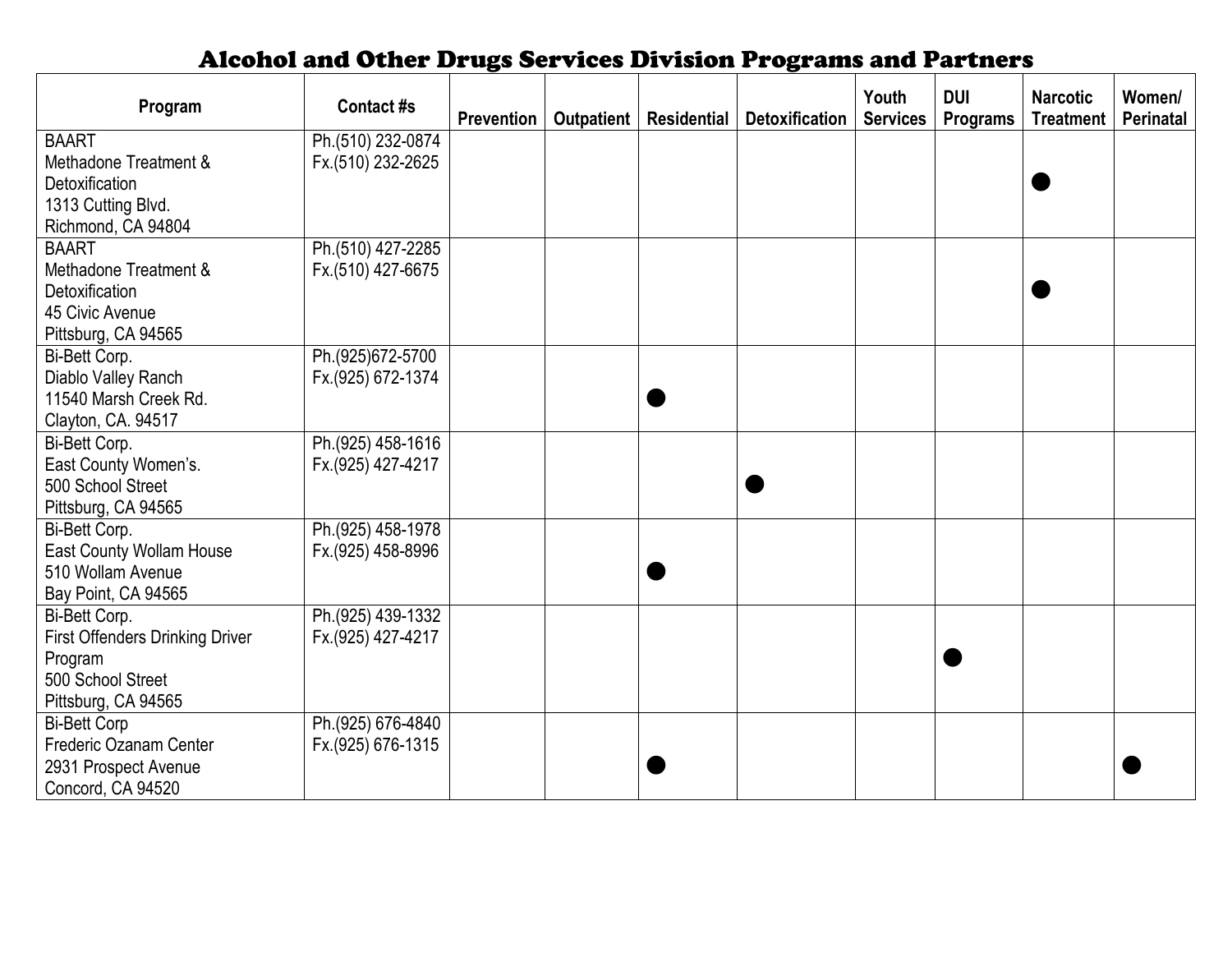| Bi-Bett Corp.                                                                                                                                                                                                                                                                                                                                                                                                                                                                                                                                                                                                                                                                                            | Ph.(925) 932-7791                                                                                                                                                                                                                                                    |  |  |  |  |
|----------------------------------------------------------------------------------------------------------------------------------------------------------------------------------------------------------------------------------------------------------------------------------------------------------------------------------------------------------------------------------------------------------------------------------------------------------------------------------------------------------------------------------------------------------------------------------------------------------------------------------------------------------------------------------------------------------|----------------------------------------------------------------------------------------------------------------------------------------------------------------------------------------------------------------------------------------------------------------------|--|--|--|--|
| Multiple & First Offenders Drinking                                                                                                                                                                                                                                                                                                                                                                                                                                                                                                                                                                                                                                                                      | Fx.(925) 932-7793                                                                                                                                                                                                                                                    |  |  |  |  |
| Driver Prgm.                                                                                                                                                                                                                                                                                                                                                                                                                                                                                                                                                                                                                                                                                             |                                                                                                                                                                                                                                                                      |  |  |  |  |
| 560 Lennon Lane Suite 200                                                                                                                                                                                                                                                                                                                                                                                                                                                                                                                                                                                                                                                                                |                                                                                                                                                                                                                                                                      |  |  |  |  |
| Walnut Creek, CA 94598                                                                                                                                                                                                                                                                                                                                                                                                                                                                                                                                                                                                                                                                                   |                                                                                                                                                                                                                                                                      |  |  |  |  |
| Bi-Bett Corp.                                                                                                                                                                                                                                                                                                                                                                                                                                                                                                                                                                                                                                                                                            | Ph.(925) 676-2580                                                                                                                                                                                                                                                    |  |  |  |  |
| Pueblos del Sol                                                                                                                                                                                                                                                                                                                                                                                                                                                                                                                                                                                                                                                                                          | Fx.(925) 676-1315                                                                                                                                                                                                                                                    |  |  |  |  |
| 2090 Commerce Avenue                                                                                                                                                                                                                                                                                                                                                                                                                                                                                                                                                                                                                                                                                     |                                                                                                                                                                                                                                                                      |  |  |  |  |
| Concord, CA 94520                                                                                                                                                                                                                                                                                                                                                                                                                                                                                                                                                                                                                                                                                        | (Español)                                                                                                                                                                                                                                                            |  |  |  |  |
| Born Free Program                                                                                                                                                                                                                                                                                                                                                                                                                                                                                                                                                                                                                                                                                        | Ph.(925) 646-1165                                                                                                                                                                                                                                                    |  |  |  |  |
| <b>Perinatal Case Management</b>                                                                                                                                                                                                                                                                                                                                                                                                                                                                                                                                                                                                                                                                         | Fx.(925) 646-1374                                                                                                                                                                                                                                                    |  |  |  |  |
| 425 "C" Street                                                                                                                                                                                                                                                                                                                                                                                                                                                                                                                                                                                                                                                                                           |                                                                                                                                                                                                                                                                      |  |  |  |  |
| Martinez, CA 94553                                                                                                                                                                                                                                                                                                                                                                                                                                                                                                                                                                                                                                                                                       |                                                                                                                                                                                                                                                                      |  |  |  |  |
|                                                                                                                                                                                                                                                                                                                                                                                                                                                                                                                                                                                                                                                                                                          |                                                                                                                                                                                                                                                                      |  |  |  |  |
|                                                                                                                                                                                                                                                                                                                                                                                                                                                                                                                                                                                                                                                                                                          |                                                                                                                                                                                                                                                                      |  |  |  |  |
|                                                                                                                                                                                                                                                                                                                                                                                                                                                                                                                                                                                                                                                                                                          |                                                                                                                                                                                                                                                                      |  |  |  |  |
|                                                                                                                                                                                                                                                                                                                                                                                                                                                                                                                                                                                                                                                                                                          |                                                                                                                                                                                                                                                                      |  |  |  |  |
|                                                                                                                                                                                                                                                                                                                                                                                                                                                                                                                                                                                                                                                                                                          |                                                                                                                                                                                                                                                                      |  |  |  |  |
|                                                                                                                                                                                                                                                                                                                                                                                                                                                                                                                                                                                                                                                                                                          |                                                                                                                                                                                                                                                                      |  |  |  |  |
|                                                                                                                                                                                                                                                                                                                                                                                                                                                                                                                                                                                                                                                                                                          |                                                                                                                                                                                                                                                                      |  |  |  |  |
|                                                                                                                                                                                                                                                                                                                                                                                                                                                                                                                                                                                                                                                                                                          |                                                                                                                                                                                                                                                                      |  |  |  |  |
|                                                                                                                                                                                                                                                                                                                                                                                                                                                                                                                                                                                                                                                                                                          |                                                                                                                                                                                                                                                                      |  |  |  |  |
|                                                                                                                                                                                                                                                                                                                                                                                                                                                                                                                                                                                                                                                                                                          |                                                                                                                                                                                                                                                                      |  |  |  |  |
|                                                                                                                                                                                                                                                                                                                                                                                                                                                                                                                                                                                                                                                                                                          |                                                                                                                                                                                                                                                                      |  |  |  |  |
|                                                                                                                                                                                                                                                                                                                                                                                                                                                                                                                                                                                                                                                                                                          |                                                                                                                                                                                                                                                                      |  |  |  |  |
|                                                                                                                                                                                                                                                                                                                                                                                                                                                                                                                                                                                                                                                                                                          |                                                                                                                                                                                                                                                                      |  |  |  |  |
|                                                                                                                                                                                                                                                                                                                                                                                                                                                                                                                                                                                                                                                                                                          |                                                                                                                                                                                                                                                                      |  |  |  |  |
|                                                                                                                                                                                                                                                                                                                                                                                                                                                                                                                                                                                                                                                                                                          |                                                                                                                                                                                                                                                                      |  |  |  |  |
|                                                                                                                                                                                                                                                                                                                                                                                                                                                                                                                                                                                                                                                                                                          |                                                                                                                                                                                                                                                                      |  |  |  |  |
|                                                                                                                                                                                                                                                                                                                                                                                                                                                                                                                                                                                                                                                                                                          |                                                                                                                                                                                                                                                                      |  |  |  |  |
|                                                                                                                                                                                                                                                                                                                                                                                                                                                                                                                                                                                                                                                                                                          |                                                                                                                                                                                                                                                                      |  |  |  |  |
|                                                                                                                                                                                                                                                                                                                                                                                                                                                                                                                                                                                                                                                                                                          |                                                                                                                                                                                                                                                                      |  |  |  |  |
|                                                                                                                                                                                                                                                                                                                                                                                                                                                                                                                                                                                                                                                                                                          |                                                                                                                                                                                                                                                                      |  |  |  |  |
|                                                                                                                                                                                                                                                                                                                                                                                                                                                                                                                                                                                                                                                                                                          |                                                                                                                                                                                                                                                                      |  |  |  |  |
|                                                                                                                                                                                                                                                                                                                                                                                                                                                                                                                                                                                                                                                                                                          |                                                                                                                                                                                                                                                                      |  |  |  |  |
|                                                                                                                                                                                                                                                                                                                                                                                                                                                                                                                                                                                                                                                                                                          |                                                                                                                                                                                                                                                                      |  |  |  |  |
|                                                                                                                                                                                                                                                                                                                                                                                                                                                                                                                                                                                                                                                                                                          |                                                                                                                                                                                                                                                                      |  |  |  |  |
| Center for Human development<br>Antioch Office<br>301 W. Tenth Street<br>Antioch, CA 94509<br>Center for Human Development<br>Friday Night & club Live<br>391 Taylor Blvd.<br>Pleasant Hill, CA 94523<br>Center for Human Development<br>Headquarters<br>391 Taylor Blvd. Suite 120<br>Pleasant Hill CA 94523<br>Community Substance Abuse Svcs.<br>Admin.<br><b>Community Partnership Program</b><br>597 Center Avenue Suite 320<br>Martinez, CA 94553<br><b>Discovery Counseling Center</b><br>Of San Ramon Valley, Inc.<br>115 Town & Country Drive Suite A<br>Danville, CA 94526<br><b>Discovery Counseling Center</b><br>Of San Ramon Valley, Inc.<br>530 Lagonda Way Suite A<br>Danville, CA 94523 | Ph.(925) 753-1004<br>Ext. 103<br>Fx.(925) 753-1004<br>Ph.(925) 687-8844<br>Fx.(925) 687-6903<br>Ph.(925) 687-8844<br>Fx.(925) 687-6903<br>Ph.(925) 313-6311<br>Fx.(925) 313-6390<br>Ph.(925) 837-0505<br>Fx.(925) 837-0568<br>Ph.(925) 837-0505<br>Fx.(925) 837-0568 |  |  |  |  |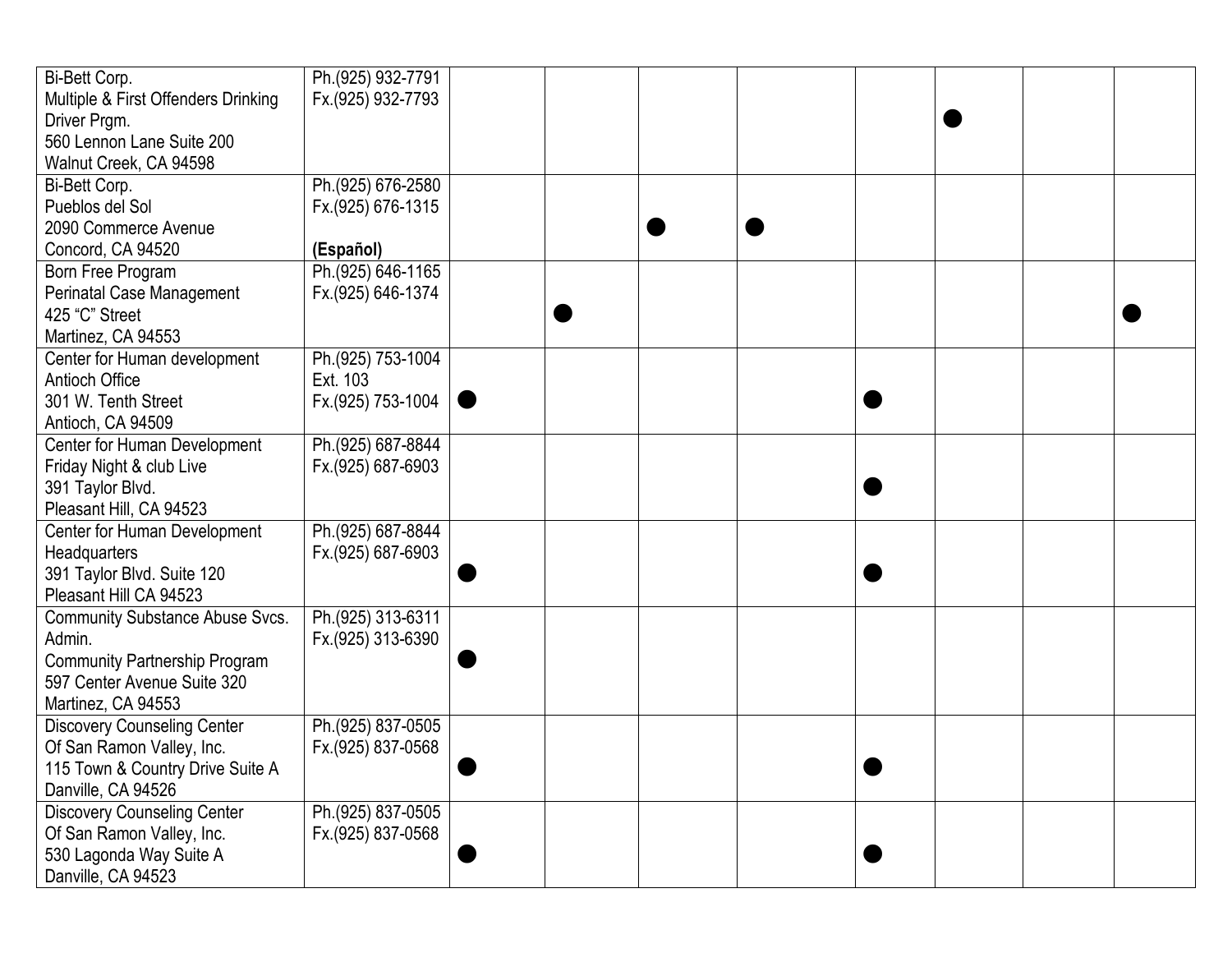| Discovery House                     | Ph.(925) 646-9270 |  |  |  |  |
|-------------------------------------|-------------------|--|--|--|--|
| 4645 Pacheco Blvd.                  | Fx.(925) 646-9276 |  |  |  |  |
| Martinez, CA 94553                  |                   |  |  |  |  |
| <b>Family Stress Center</b>         | Ph.(925) 827-0212 |  |  |  |  |
| 2086 Commerce Ave.                  | Fx.(925) 827-1122 |  |  |  |  |
| Concord, CA 94520                   |                   |  |  |  |  |
| Neighborhood House of North         | Ph.(510) 232-4803 |  |  |  |  |
| Richmond                            | Fx.(510) 233-0882 |  |  |  |  |
| Fauerso Recovery Center             |                   |  |  |  |  |
| 208 23rd Street                     |                   |  |  |  |  |
| Richmond, CA 94801                  |                   |  |  |  |  |
| Neighborhood House of North         | Ph.(510) 233-1270 |  |  |  |  |
| Richmond                            | Fx.(510) 233-0882 |  |  |  |  |
| <b>Holloman Detox</b>               |                   |  |  |  |  |
| 208 23rd Street                     |                   |  |  |  |  |
| Richmond, CA 94801                  |                   |  |  |  |  |
| <b>New Connections</b>              | Ph.(925) 439-7111 |  |  |  |  |
| 535 Marina Blvd.                    | Fx.(925) 439-7127 |  |  |  |  |
| Pittsburg, CA 94565                 |                   |  |  |  |  |
| <b>New Connections</b>              | Ph.(925) 363-5000 |  |  |  |  |
| 3024 Willow Pass Road               | Fx.(925) 363-5075 |  |  |  |  |
| Concord, CA 94520                   |                   |  |  |  |  |
| R.E.A.C.H. Project                  | Ph.(925)754-3673  |  |  |  |  |
| 1915 "D" Street                     | Fx.(925) 754-2002 |  |  |  |  |
| Antioch, CA 94509                   |                   |  |  |  |  |
| Sunrise House                       | Ph.(925) 825-7049 |  |  |  |  |
| 135 Mason Circle Unit M             | Fx.(925) 825-4305 |  |  |  |  |
| Concord, CA 94520                   |                   |  |  |  |  |
| <b>Tri-Cities Discovery Program</b> | Ph.(510) 374-7011 |  |  |  |  |
| 2523 El Portal Dr. Suite 206        | Fx.(510) 374-7018 |  |  |  |  |
| San Pablo, CA 94806                 |                   |  |  |  |  |
| <b>Thunder Road</b>                 | Ph.(510) 653-5040 |  |  |  |  |
| 390 40 <sup>th</sup> Street         | Fx.(510) 653-6475 |  |  |  |  |
| Oakland, CA 94509                   |                   |  |  |  |  |
| Ujima Family Recovery Services      | Ph.(925) 427-9100 |  |  |  |  |
| East                                | Fx.(925) 427-9102 |  |  |  |  |
| 369 E. Leland Road                  |                   |  |  |  |  |
| Pittsburg, CA 94565                 |                   |  |  |  |  |